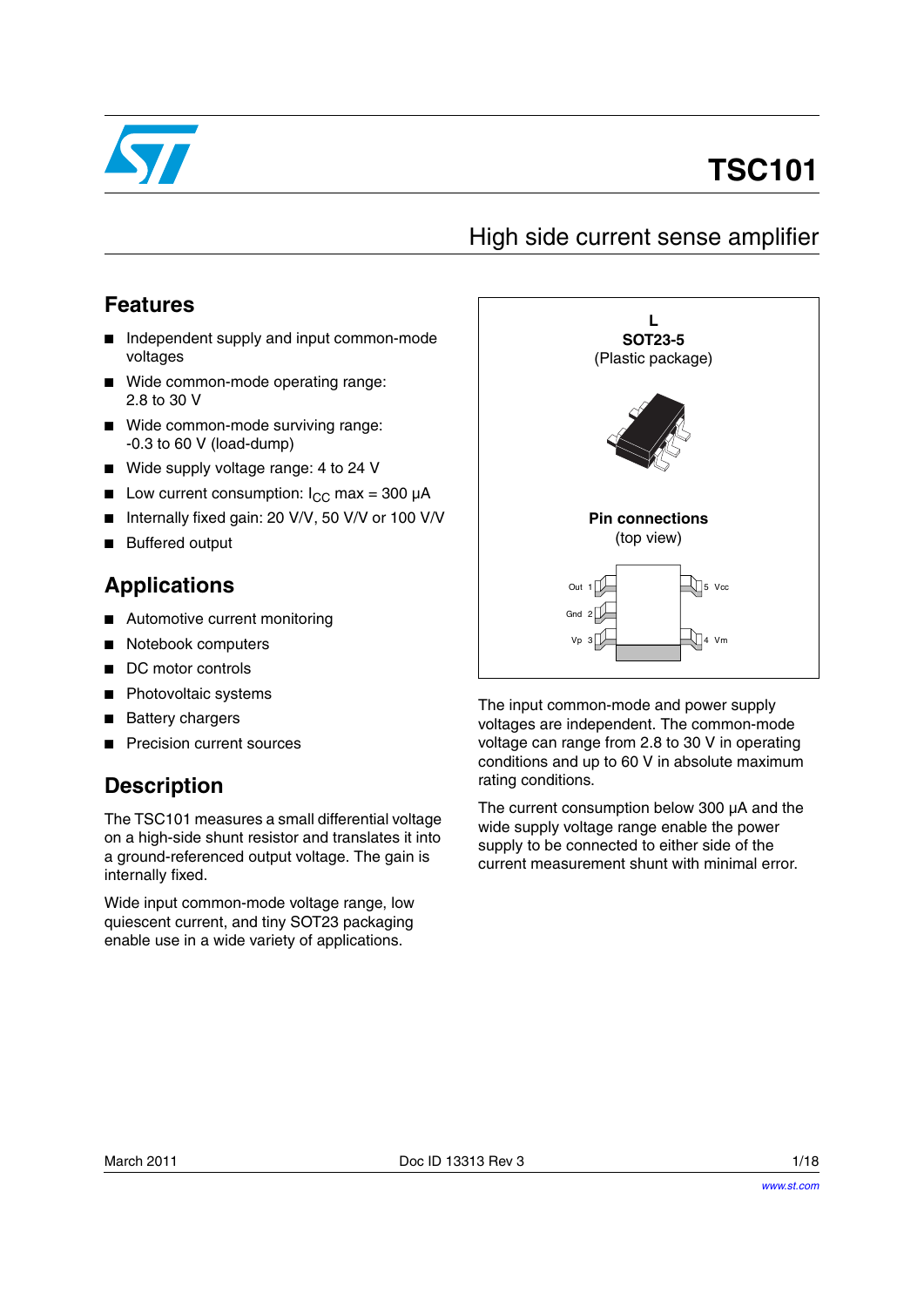# **1 Application schematics and pin description**

The TSC101 high-side current sense amplifier features a 2.8 to 30 V input common-mode range that is independent of the supply voltage. The main advantage of this feature is that it allows high-side current sensing at voltages much greater than the supply voltage  $(V_{CC})$ .



<span id="page-1-1"></span>**Figure 1. Application schematics**

*[Table 1](#page-1-0)* describes the function of each pin. The pin positions are shown in the illustration on the cover page and in *[Figure 1](#page-1-1)* above.

| <b>Symbol</b> | Type          | <b>Function</b>                                                                                         |
|---------------|---------------|---------------------------------------------------------------------------------------------------------|
| Out           | Analog output | Output voltage, proportional to the magnitude of the sense voltage<br>$V_p - V_m$ .                     |
| Gnd           | Power supply  | Ground line                                                                                             |
| $V_{CC}$      | Power supply  | Positive power supply line                                                                              |
| $V_p$         | Analog input  | Connection for the external sense resistor. The measured current<br>enters the shunt on the $V_p$ side. |
| $V_{m}$       | Analog input  | Connection for the external sense resistor. The measured current<br>exits the shunt on the $V_m$ side.  |

<span id="page-1-0"></span>Table 1. **Pin descriptions** 

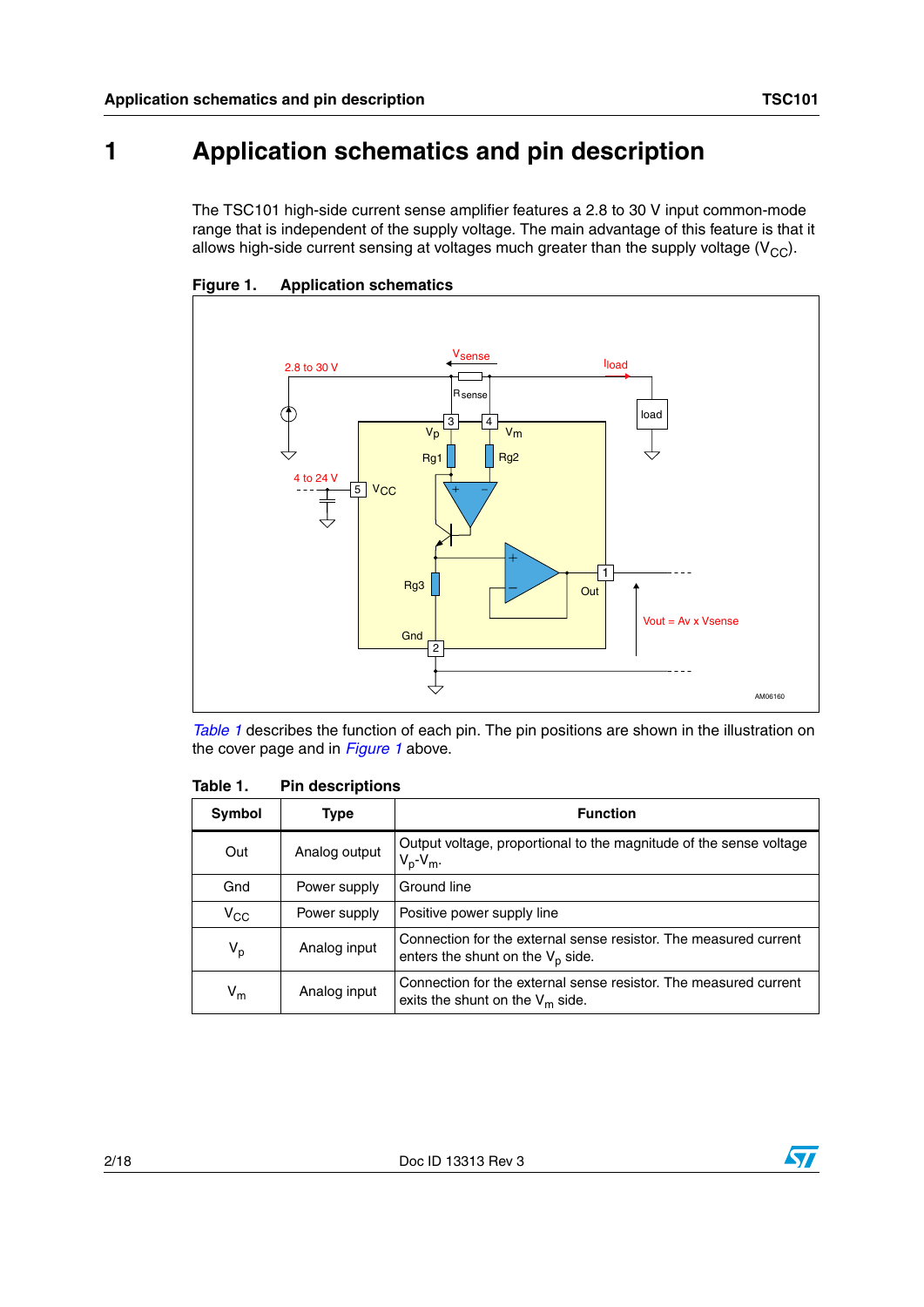# **2 Absolute maximum ratings and operating conditions**

<span id="page-2-0"></span>

| Absolute maximum ratings<br>Table 2. |  |  |  |  |
|--------------------------------------|--|--|--|--|
|--------------------------------------|--|--|--|--|

| Symbol              | <b>Parameter</b>                               | Value            | Unit          |
|---------------------|------------------------------------------------|------------------|---------------|
| $V_{\text{id}}$     | Input pins differential voltage $(V_p-V_m)$    | ±60              | v             |
| $V_i$               | Input pin voltages $(V_p$ and $V_m)^{(1)}$     | $-0.3$ to 60     | v             |
| $V_{CC}$            | DC supply voltage <sup>(1)</sup>               | $-0.3$ to 25     | v             |
| $V_{\text{out}}$    | DC output pin voltage <sup>(1)</sup>           | -0.3 to $V_{CC}$ | $\vee$        |
| ${\sf T}_{\sf stg}$ | Storage temperature                            | $-55$ to 150     | °C            |
| $T_i$               | Maximum junction temperature                   | 150              | $^{\circ}C$   |
| $R_{thja}$          | SOT23-5 thermal resistance junction to ambient | 250              | $\degree$ C/W |
|                     | HBM: human body model $(2)$                    | 2.5              | kV            |
| <b>ESD</b>          | MM: machine model <sup>(3)</sup>               | 150              | v             |
|                     | CDM: charged device model <sup>(4)</sup>       | 1.5              | kV            |

1. Voltage values are measured with respect to the ground pin.

2. Human body model: a 100 pF capacitor is charged to the specified voltage, then discharged through a<br>1.5kΩ resistor between two pins of the device. This is done for all couples of connected pin combinations<br>while the o

3. Machine model: a 200 pF capacitor is charged to the specified voltage, then discharged directly between two pins of the device with no external series resistor (internal resistor < 5 Ω). This is done for all couples of connected pin combinations while the other pins are floating.

4. Charged device model: all pins plus package are charged together to the specified voltage and then discharged directly to the ground.

| Table 3. |  | <b>Operating conditions</b> |
|----------|--|-----------------------------|
|----------|--|-----------------------------|

| Symbol                             | <b>Parameter</b>                                       | <b>Value</b> | Unit |
|------------------------------------|--------------------------------------------------------|--------------|------|
| $V_{\rm CC}$                       | DC supply voltage from $T_{min}$ to $T_{max}$          | 4.0 to 24    |      |
| 'oper                              | Operational temperature range $(T_{min}$ to $T_{max})$ | -40 to 125   | °C   |
| $\bm{{\mathsf{V}}}_{\mathsf{icm}}$ | Common mode voltage range                              | 2.8 to 30    |      |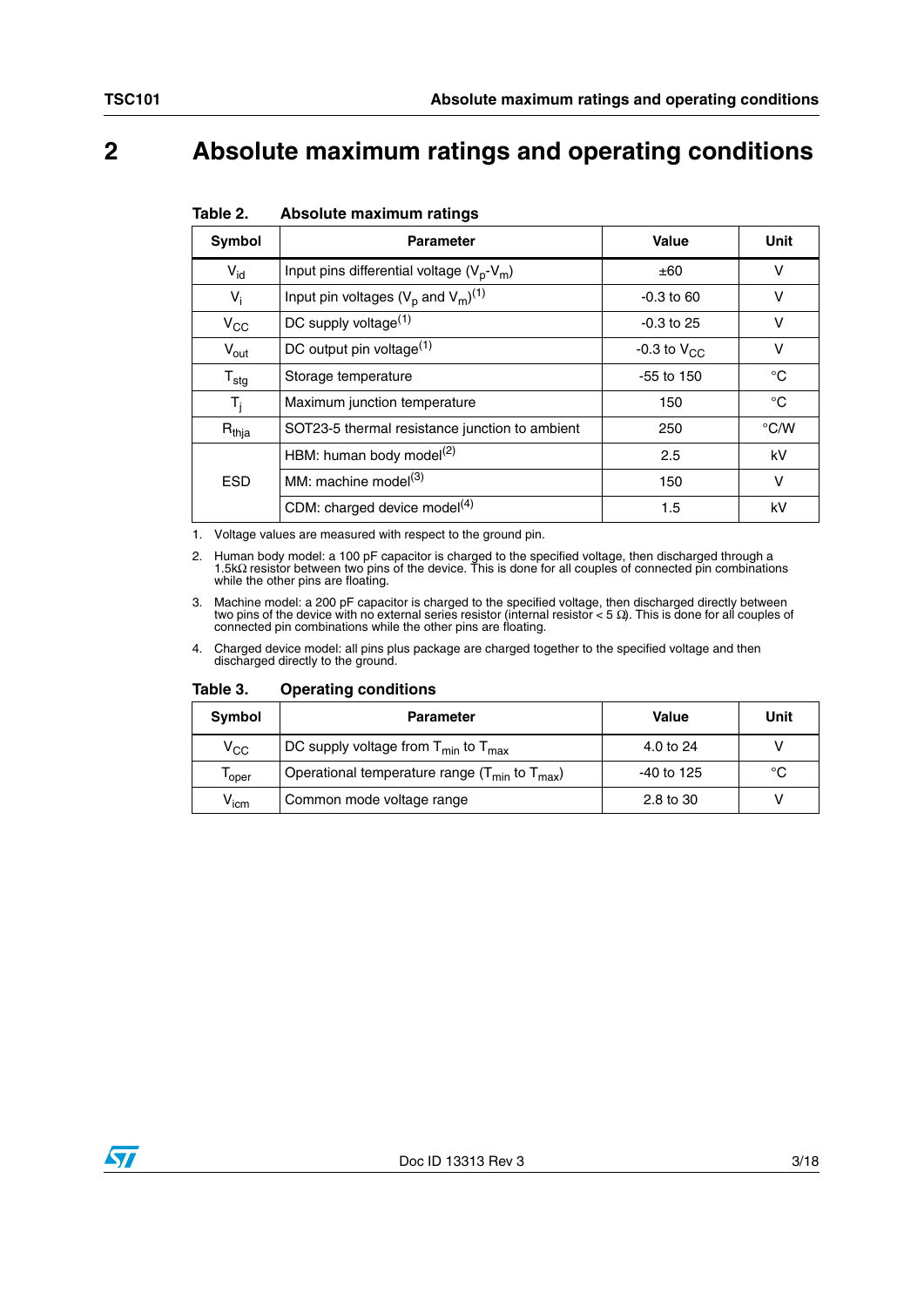# **3 Electrical characteristics**

#### **Table 4. Supply(1)**

| Symbol      | <b>Parameter</b>     | <b>Test conditions</b>                              | Min. | Typ. | Max. | Unit |
|-------------|----------------------|-----------------------------------------------------|------|------|------|------|
| <b>I</b> CC | Total supply current | $\cdot$ $\cdot$ sense = 0 V<br>min<br>$I_{amb}$ max |      | 165  | 300  | μA   |

1. Unless otherwise specified, the test conditions are  $T_{amb} = 25^{\circ}C$ ,  $V_{CC} = 12$  V,  $V_{sense} = V_p - V_m = 50$  mV,  $V_m = 12$  V, no load on Out.

| Input <sup>(1)</sup><br>Table 5. |  |
|----------------------------------|--|
|----------------------------------|--|

| Symbol             | <b>Parameter</b>                                                                                                   | <b>Test conditions</b>                                                                                    | Min. | Typ.         | Max.         | Unit  |
|--------------------|--------------------------------------------------------------------------------------------------------------------|-----------------------------------------------------------------------------------------------------------|------|--------------|--------------|-------|
| <b>CMR</b>         | Common mode rejection<br>Variation of V <sub>out</sub> versus V <sub>icm</sub><br>referred to input <sup>(2)</sup> | 2.8 V < $V_{icm}$ < 30 V<br>$T_{min}$ < $T_{amb}$ < $T_{max}$                                             | 90   | 105          |              | dB    |
| <b>SVR</b>         | Supply voltage rejection<br>Variation of $V_{\text{out}}$ versus $V_{\text{CC}}^{(3)}$                             | 4.0 V < V <sub>CC</sub> < 24 V<br>$V_{\text{sense}} = 30 \text{ mV}$<br>$T_{min}$ < $T_{amb}$ < $T_{max}$ | 90   | 105          |              | dB    |
| $V_{OS}$           | Input offset voltage <sup>(4)</sup>                                                                                | $T_{amb}$ = 25 $\degree$ C<br>$T_{min}$ < $T_{amb}$ < $T_{max}$                                           |      | ±0.2<br>±0.9 | ±1.5<br>±2.3 | mV    |
| $dV_{\alpha s}/dT$ | Input offset drift vs. T                                                                                           | $T_{min}$ < $T_{amb}$ < $T_{max}$                                                                         |      | -3           |              | µV/°C |
| $I_{lk}$           | Input leakage current                                                                                              | $V_{\rm CC} = 0$ V<br>$T_{min}$ < $T_{amb}$ < $T_{max}$                                                   |      |              |              | μA    |
| l <sub>ib</sub>    | Input bias current                                                                                                 | $V_{\text{sense}} = 0 V$<br>$T_{min}$ < $T_{amb}$ < $T_{max}$                                             |      | 5.5          | 8            | μA    |

1. Unless otherwise specified, the test conditions are  $T_{amb} = 25^{\circ}C$ ,  $V_{CC} = 12$  V,  $V_{sense} = V_p - V_m = 50$  mV,  $V_m = 12$  V, no load on Out.

2. See *[Section 4.1: Common mode rejection ratio \(CMR\) on page 11](#page-10-0)* for the definition of CMR.

3. See *[Section 4.2: Supply voltage rejection ratio \(SVR\) on page 11](#page-10-1)* for the definition of SVR.

4. See *Section 4.3: Gain (Av) and input offset voltage (V<sub>os</sub>) on page 11 for the definition of V<sub>os</sub>.* 

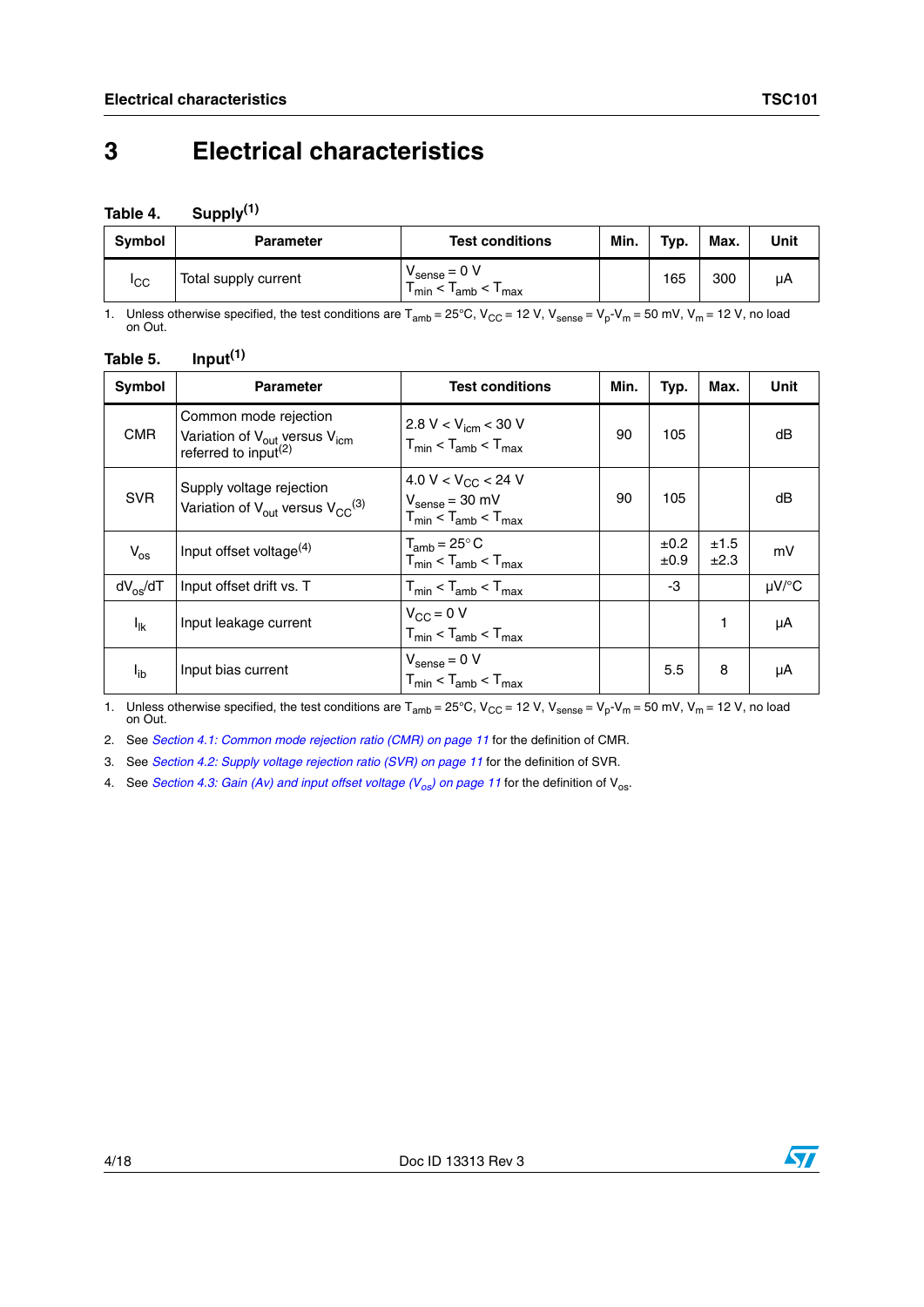| <b>Symbol</b>                                 | <b>Parameter</b>                                                                                  | <b>Test conditions</b>                                                                           | Min. | Typ.            | Max.           | Unit                |
|-----------------------------------------------|---------------------------------------------------------------------------------------------------|--------------------------------------------------------------------------------------------------|------|-----------------|----------------|---------------------|
| Av                                            | Gain                                                                                              | <b>TSC101A</b><br><b>TSC101B</b><br><b>TSC101C</b>                                               |      | 20<br>50<br>100 |                | V/V                 |
| $\Delta$ Av                                   | Gain accuracy                                                                                     | $T_{amb} = 25^{\circ}C$<br>$T_{min}$ < $T_{amb}$ < $T_{max}$                                     |      |                 | ±2.5<br>±4.5   | $\%$                |
| $\Delta V_{\rm out}/\Delta T$                 | Output voltage drift vs. $T^{(2)}$                                                                | $T_{min}$ < $T_{amb}$ < $T_{max}$                                                                |      | 0.4             |                | $mV$ <sup>o</sup> C |
| $\Delta V_{\text{out}}/\Delta I_{\text{out}}$ | Output stage load regulation                                                                      | $-10 \text{ mA} < I_{\text{out}} < 10 \text{ mA}$<br>l <sub>out</sub> sink or source current     |      | 3               | 4              | mV/mA               |
| $\Delta V_{\text{out}}$                       | Total output voltage accuracy <sup>(3)</sup>                                                      | $V_{\text{sense}} = 50 \text{ mV}$ T <sub>amb</sub> = 25°C<br>$T_{min}$ < $T_{amb}$ < $T_{max}$  |      |                 | ±2.5<br>±4.5   | $\%$                |
| $\Delta V_{\text{out}}$                       | Total output voltage accuracy                                                                     | $V_{\text{sense}} = 100 \text{ mV}$ T <sub>amb</sub> = 25°C<br>$T_{min}$ < $T_{amb}$ < $T_{max}$ |      |                 | ±3.5<br>±5     | $\%$                |
| $\Delta\rm{V_{out}}$                          | Total output voltage accuracy                                                                     | $V_{\text{sense}} = 20 \text{ mV}$ T <sub>amb</sub> = 25°C<br>$T_{min}$ < $T_{amb}$ < $T_{max}$  |      |                 | $\pm 8$<br>±11 | $\%$                |
| $\Delta V_{\text{out}}$                       | Total output voltage accuracy                                                                     | $V_{\text{sense}} = 10 \text{ mV}$ T <sub>amb</sub> = 25°C<br>$T_{min}$ < $T_{amb}$ < $T_{max}$  |      |                 | ±15<br>±20     | $\%$                |
| $I_{sc-sink}$                                 | Short-circuit sink current                                                                        | Out connected to $V_{CC}$<br>$V_{\text{sense}} = -1 V$                                           | 30   | 60              |                | mA                  |
| I <sub>sc-source</sub>                        | Short-circuit source current                                                                      | Out connected to Gnd<br>$V_{\text{sense}} = 1 V$                                                 | 15   | 26              |                | mA                  |
| $V_{oh}$                                      | Output stage high-state saturation<br>voltage<br>$V_{\text{oh}} = V_{\text{CC}} - V_{\text{out}}$ | $V_{\text{sense}} = 1 V$<br>$I_{\text{out}} = 1 \text{ mA}$                                      |      | 0.8             | 1              | V                   |
| $V_{ol}$                                      | Output stage low-state saturation<br>voltage                                                      | $V_{\text{sense}} = -1 V$<br>$I_{\text{out}} = 1 \text{ mA}$                                     |      | 50              | 100            | mV                  |

| Table 6. | Output <sup>(1)</sup> |
|----------|-----------------------|
|----------|-----------------------|

1. Unless otherwise specified, the test conditions are  $T_{amb} = 25^{\circ}$ C, V<sub>CC</sub> = 12 V, V<sub>sense</sub> = V<sub>p</sub>-V<sub>m</sub> = 50 mV, V<sub>m</sub> = 12 V, no load on Out.

2. See *[Output voltage drift versus temperature on page 12](#page-11-0)* for the definition.

3. Output voltage accuracy is the difference with the expected theoretical output voltage V<sub>out-th</sub> = Av\*V<sub>sense</sub>.<br>See *[Output voltage accuracy on page 13](#page-12-0)* for a more detailed definition.

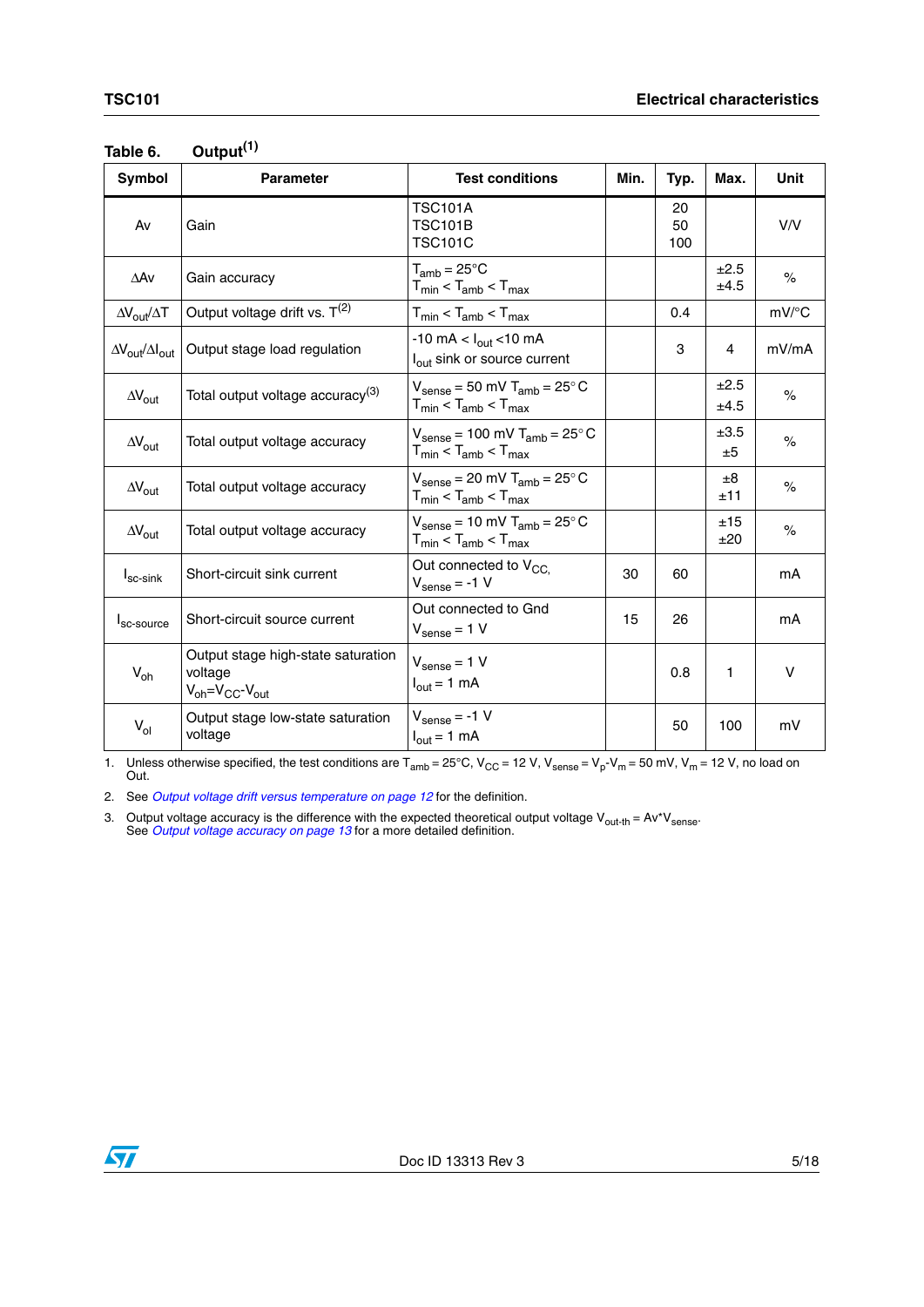#### **Table 7. Frequency response(1)**

| Symbol    | <b>Parameter</b>                  | <b>Test conditions</b>                                                                                                                         | Min. | Typ.              | Max. | Unit      |
|-----------|-----------------------------------|------------------------------------------------------------------------------------------------------------------------------------------------|------|-------------------|------|-----------|
| ts        | Output settling to 1% final value | $V_{\text{sense}} = 10 \text{ mV}$ to 100 mV<br>C <sub>load</sub> = 47 pF <sup>(2)</sup><br><b>TSC101A</b><br><b>TSC101B</b><br><b>TSC101C</b> |      | 3<br>6<br>10      |      | μs        |
| <b>SR</b> | Slew rate                         | $V_{\text{sense}} = 10 \text{ mV}$ to 100 mV                                                                                                   | 0.55 | 0.9               |      | $V/\mu s$ |
| <b>BW</b> | 3dB bandwidth                     | $C_{load} = 47 \text{ pF}^{(2)}$<br>$V_{\text{sense}} = 100 \text{ mV}$<br><b>TSC101A</b><br><b>TSC101B</b><br><b>TSC101C</b>                  |      | 500<br>670<br>450 |      | kHz       |

1. Unless otherwise specified, the test conditions are  $T_{amb} = 25^{\circ}$ C, V<sub>CC</sub> = 12 V, V<sub>sense</sub> = V<sub>p</sub>-V<sub>m</sub> = 50 mV, V<sub>m</sub> = 12 V, no load on Out.

2. For stability purposes, we do not recommend using a greater value of load capacitor.

#### **Table 8. Noise(1)**

| Symbol | Parameter                  | <b>Test conditions</b> | Min. | Typ. | Max. | Unit           |
|--------|----------------------------|------------------------|------|------|------|----------------|
|        | Total output voltage noise |                        |      | 50   |      | $nV/\sqrt{Hz}$ |

1. Unless otherwise specified, the test conditions are  $T_{amb} = 25^{\circ}C$ ,  $V_{CC} = 12$  V,  $V_{sense} = V_p - V_m = 50$  mV,  $V_m = 12$  V, no load on Out.

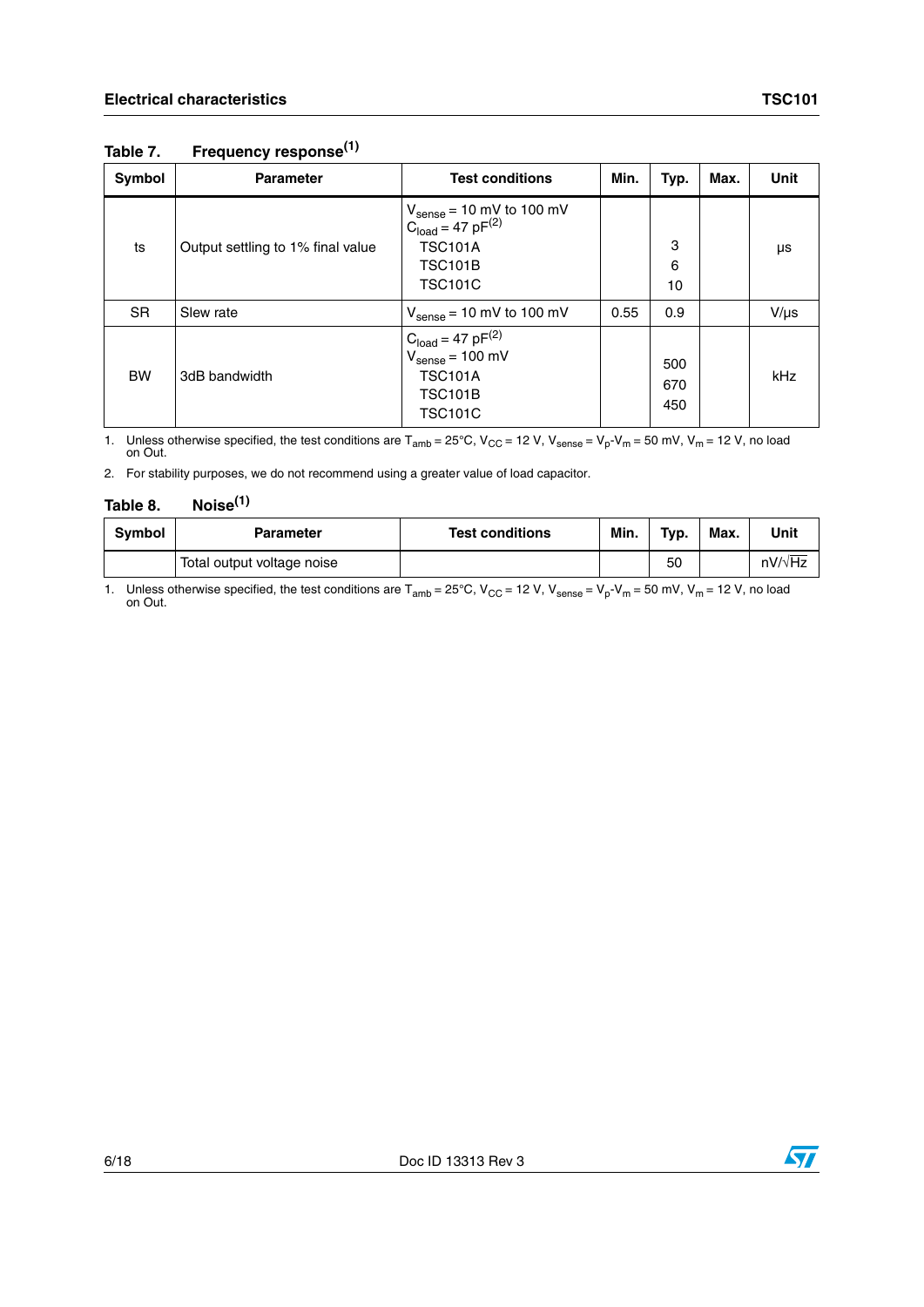### **3.1 Electrical characteristics curves**

For the following curves, the tested device is a TSC101C, and the test conditions are  $T_{amb}$  = 25°C,  $V_{CC}$  = 12 V,  $V_{sense}$  =  $V_p$ - $V_m$  = 50 mV,  $V_m$  = 12 V, no load on Out unless otherwise specified.









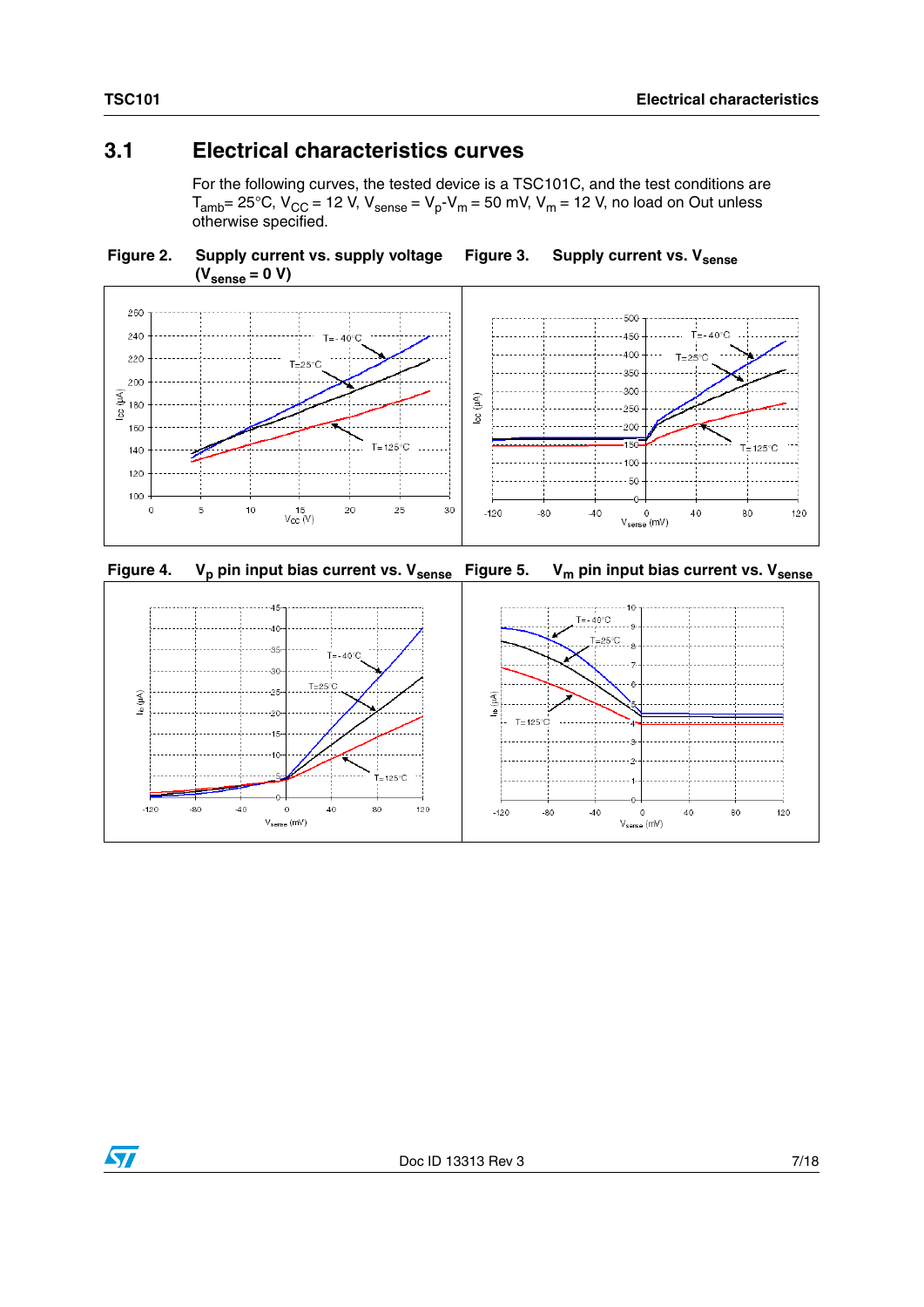



 **Figure 8. Output stage high-state saturation voltage versus output current**  $(V_{\text{sense}} = +1 V)$ 

**Output short-circuit source current versus temperature (Out pin connected to ground)**



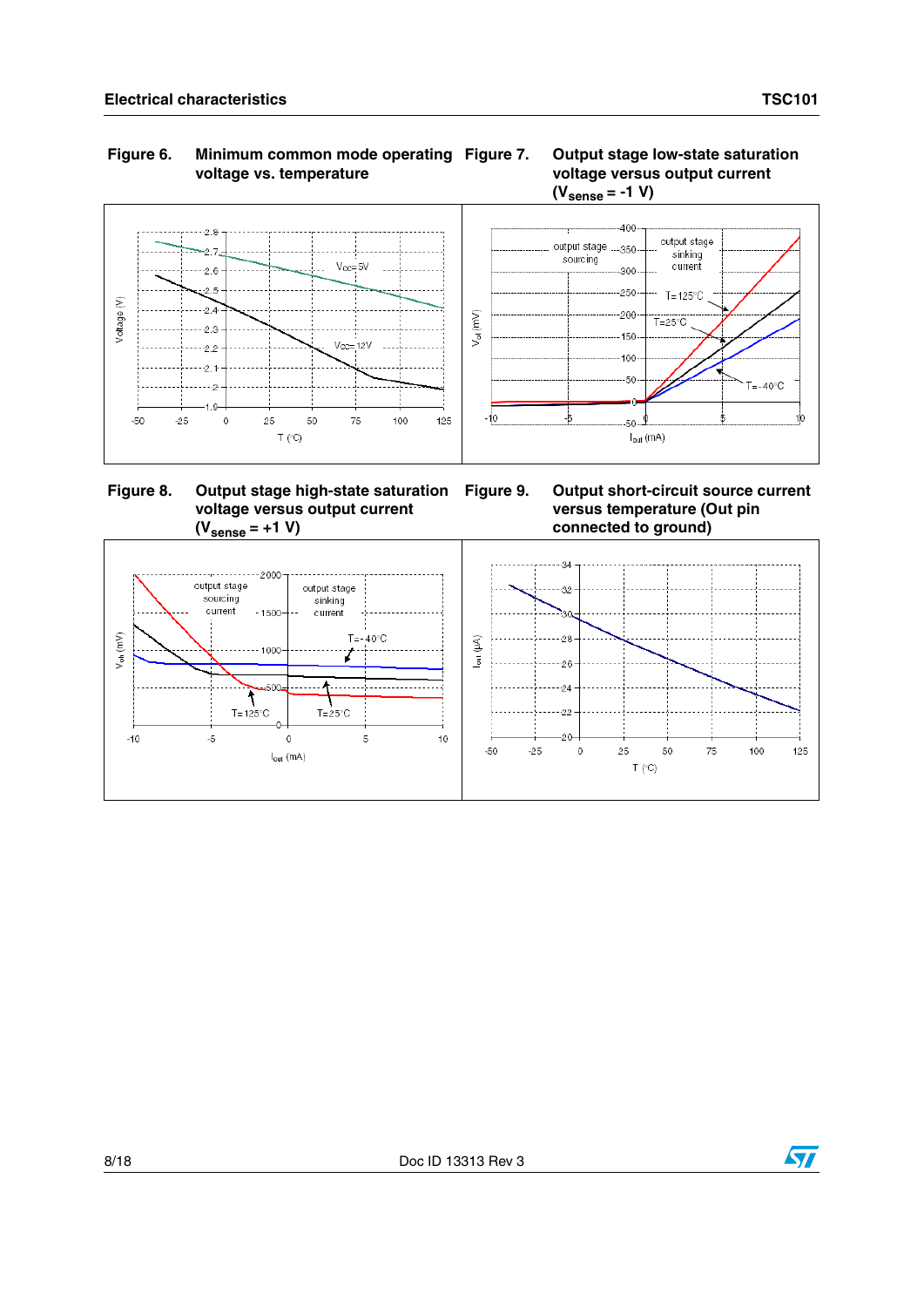#### **Figure 10. Output short-circuit sink current versus temperature (Out pin**  connected to V<sub>CC</sub>)



 **Figure 12. Input offset drift versus temperature**

**Figure 13. Output voltage drift versus temperature**

**Figure 11. Output stage load regulation**





Figure 14. Bode diagram (V<sub>sense</sub>=100mV) Figure 15. Power-supply rejection ratio versus **frequency**



 $\sqrt{}$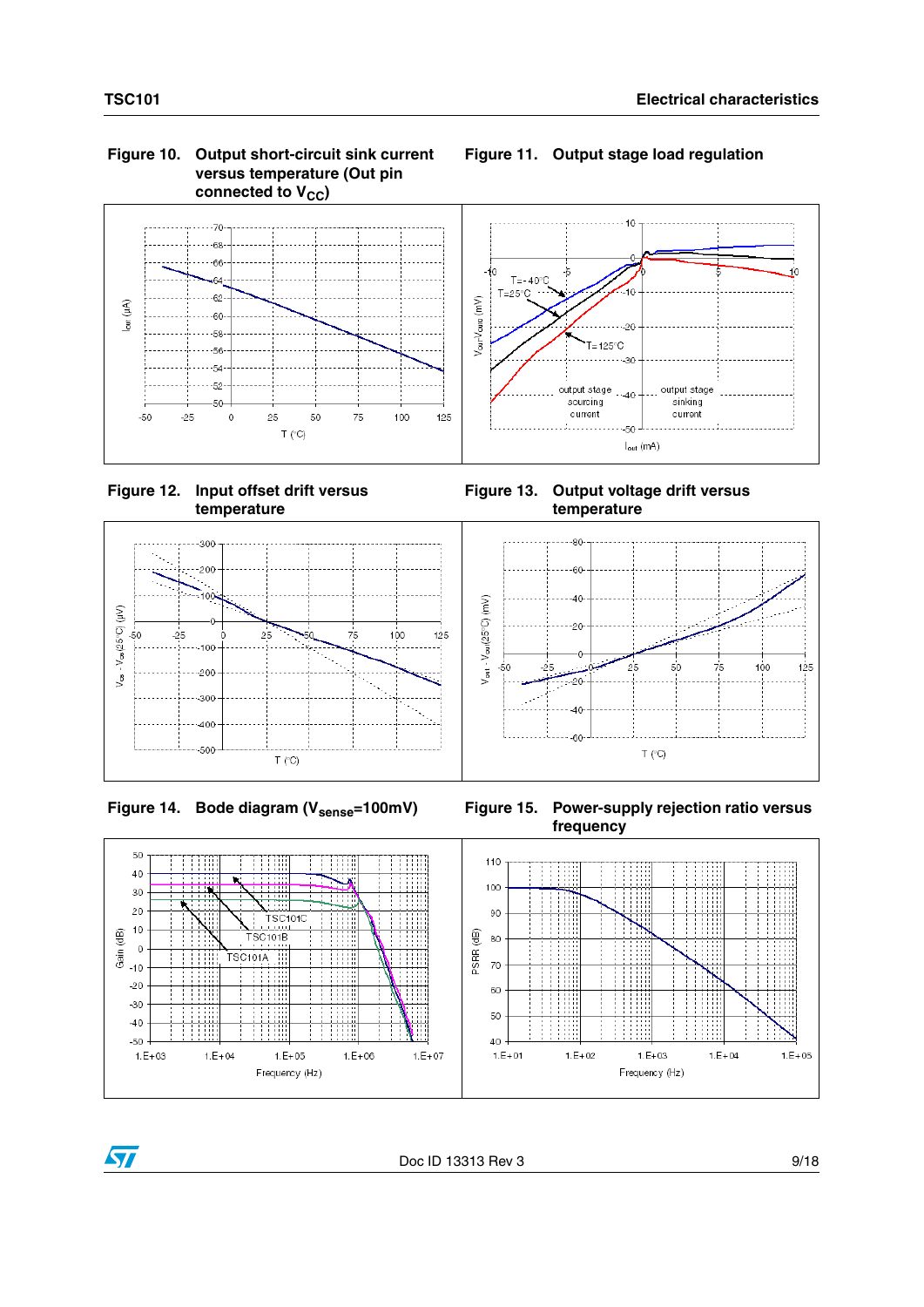V<sub>out</sub> accuracy

#### **Figure 16. Total output voltage accuracy versus V**<sub>sense</sub>

# Figure 17. Output voltage versus V<sub>sense</sub>



Figure 18. Output voltage versus V<sub>sense</sub> (detail Figure 19. Step response for low V<sub>sense</sub> values)



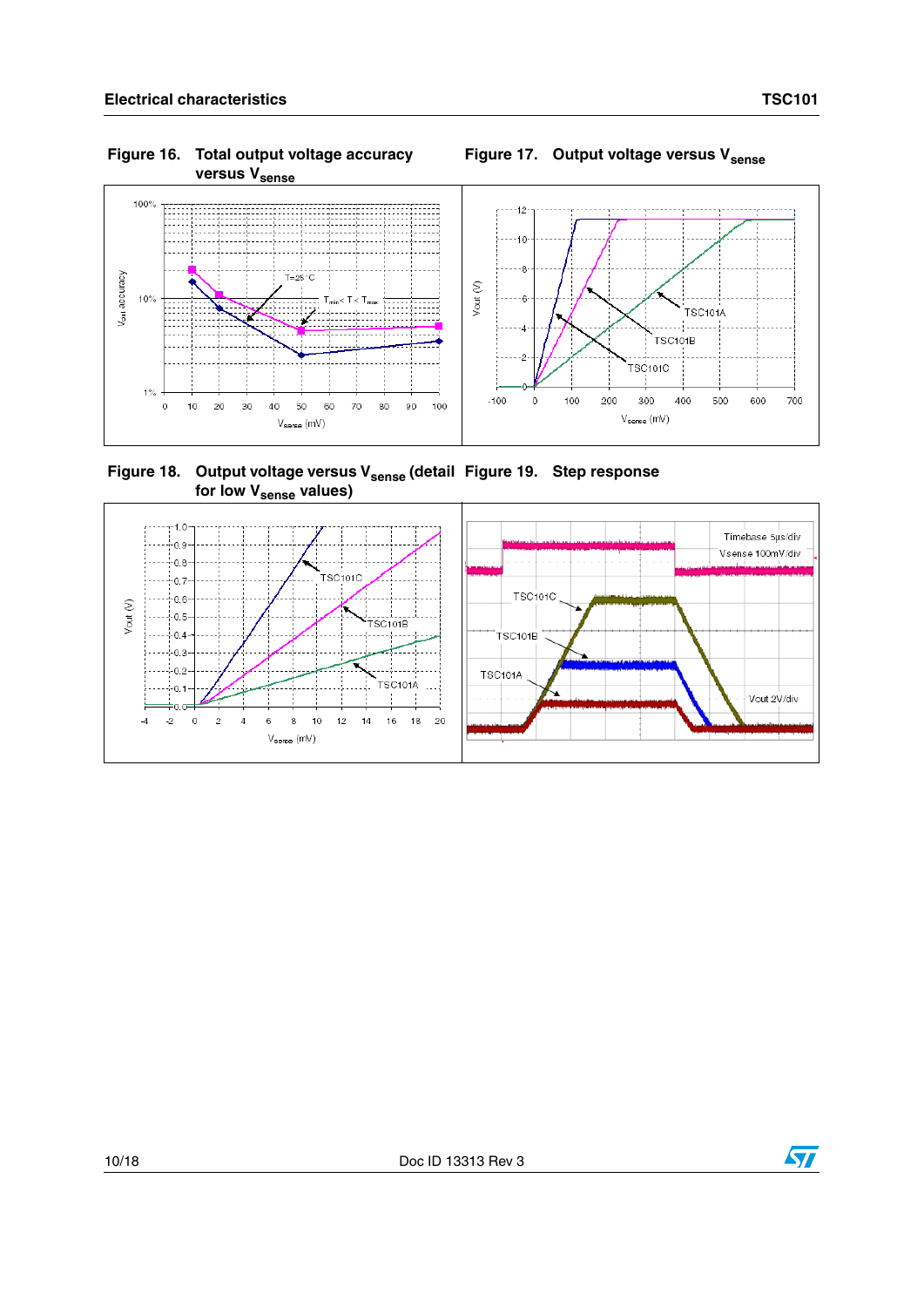## **4 Parameter definitions**

#### <span id="page-10-0"></span>**4.1 Common mode rejection ratio (CMR)**

The common-mode rejection ratio (CMR) measures the ability of the current-sensing amplifier to reject any DC voltage applied on both inputs  $V_p$  and  $V_m$ . The CMR is referred back to the input so that its effect can be compared with the applied differential signal. The CMR is defined by the formula:

$$
CMR = -20 \cdot \log \frac{\Delta V_{out}}{\Delta V_{icm} \cdot Av}
$$

#### <span id="page-10-1"></span>**4.2 Supply voltage rejection ratio (SVR)**

The supply-voltage rejection ratio (SVR) measures the ability of the current-sensing amplifier to reject any variation of the supply voltage  $V_{CC}$ . The SVR is referred back to the input so that its effect can be compared with the applied differential signal. The SVR is defined by the formula:

$$
SVR = -20 \cdot \log \frac{\Delta V_{out}}{\Delta V_{CC} \cdot Av}
$$

## <span id="page-10-2"></span>**4.3** Gain (Av) and input offset voltage (V<sub>os</sub>)

The input offset voltage is defined as the intersection between the linear regression of the V<sub>out</sub> versus V<sub>sense</sub> curve with the X-axis (see *[Figure 20](#page-11-1)*). If V<sub>out1</sub> is the output voltage with  $V_{\text{sense}}=V_{\text{sense1}}=50$ mV and  $V_{\text{out2}}$  is the output voltage with  $V_{\text{sense2}}=V_{\text{sense2}}=5$ mV, then  $V_{\text{os}}$ can be calculated with the following formula:

$$
V_{os} = V_{sense1} - \left(\frac{V_{sense1} - V_{sense2}}{V_{out1} - V_{out2}} \cdot V_{out1}\right)
$$

The amplification gain  $A_v$  is defined as the ratio between output voltage and input differential voltage:

$$
Av = \frac{V_{out}}{V_{sense}}
$$

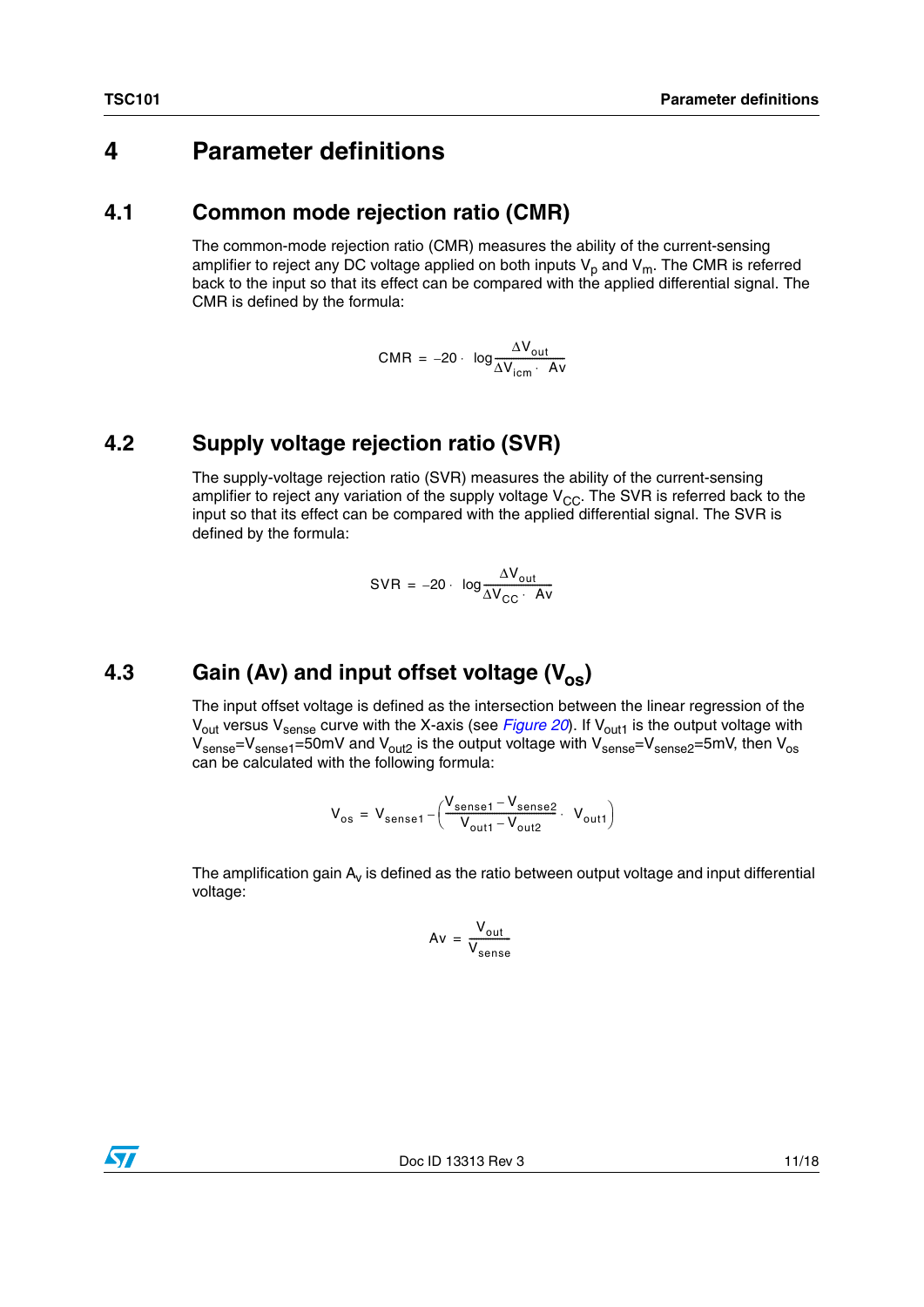

<span id="page-11-1"></span>Figure 20. V<sub>out</sub> versus V<sub>sense</sub> characteristics: detail for low V<sub>sense</sub> values

#### <span id="page-11-0"></span>**4.4 Output voltage drift versus temperature**

The output voltage drift versus temperature is defined as the maximum variation of  $V_{\text{out}}$  with respect to its value at 25°C, over the temperature range. It is calculated as follows:

$$
\frac{\Delta V_{out}}{\Delta T} = \max \frac{V_{out}(T_{amb}) - V_{out}(25^{\circ} \text{C})}{T_{amb} - 25^{\circ} \text{C}}
$$

with  $T_{min} < T_{amb} < T_{max}$ .

*[Figure 21](#page-11-2)* provides a graphical definition of output voltage drift versus temperature. On this chart,  $V_{\text{out}}$  is always comprised in the area defined by dotted lines representing the maximum and minimum variation of  $V_{\text{out}}$  versus T.

<span id="page-11-2"></span>



12/18 Doc ID 13313 Rev 3

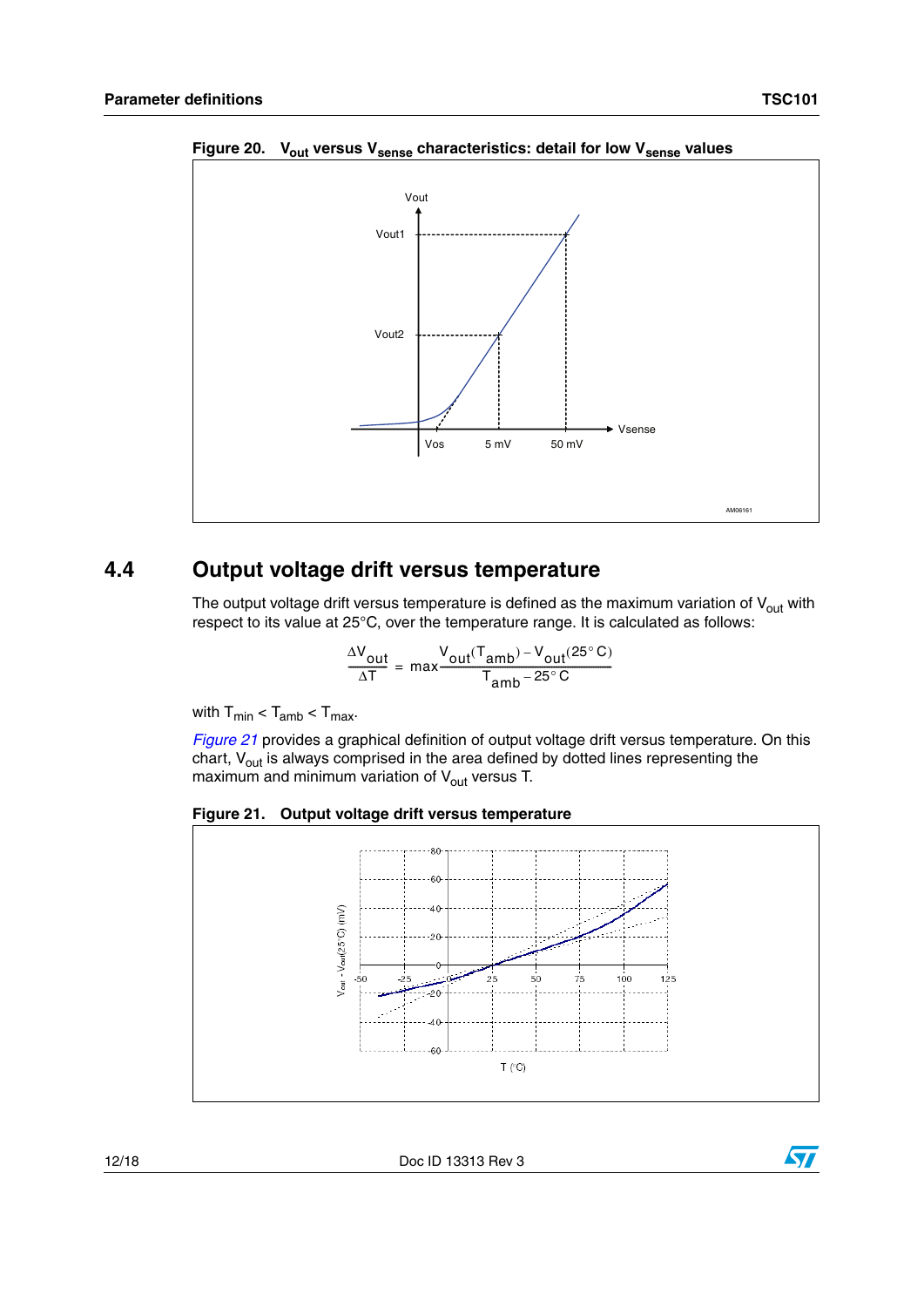#### <span id="page-12-0"></span>**4.5 Output voltage accuracy**

The output voltage accuracy is the difference between the actual output voltage and the theoretical output voltage. Ideally, the current sensing output voltage should be equal to the input differential voltage multiplied by the theoretical gain, as in the following formula:

 $V_{\text{out-th}} = A_V$ .  $V_{\text{sense}}$ 

The actual value is very slightly different, mainly due to the effects of:

- the input offset voltage  $V_{OS}$ ,
- non-linearity





The output voltage accuracy, expressed in percentage, can be calculated with the following formula:

$$
\Delta V_{\text{out}} = \frac{\text{abs}(V_{\text{out}} - (A_v \cdot V_{\text{sense}}))}{A_v \cdot V_{\text{sense}}}
$$

with  $A_v = 20$  V/V for TSC101A,  $A_v = 50$  V/V for TSC101B and  $A_v = 100$  V/V for TSC101C.

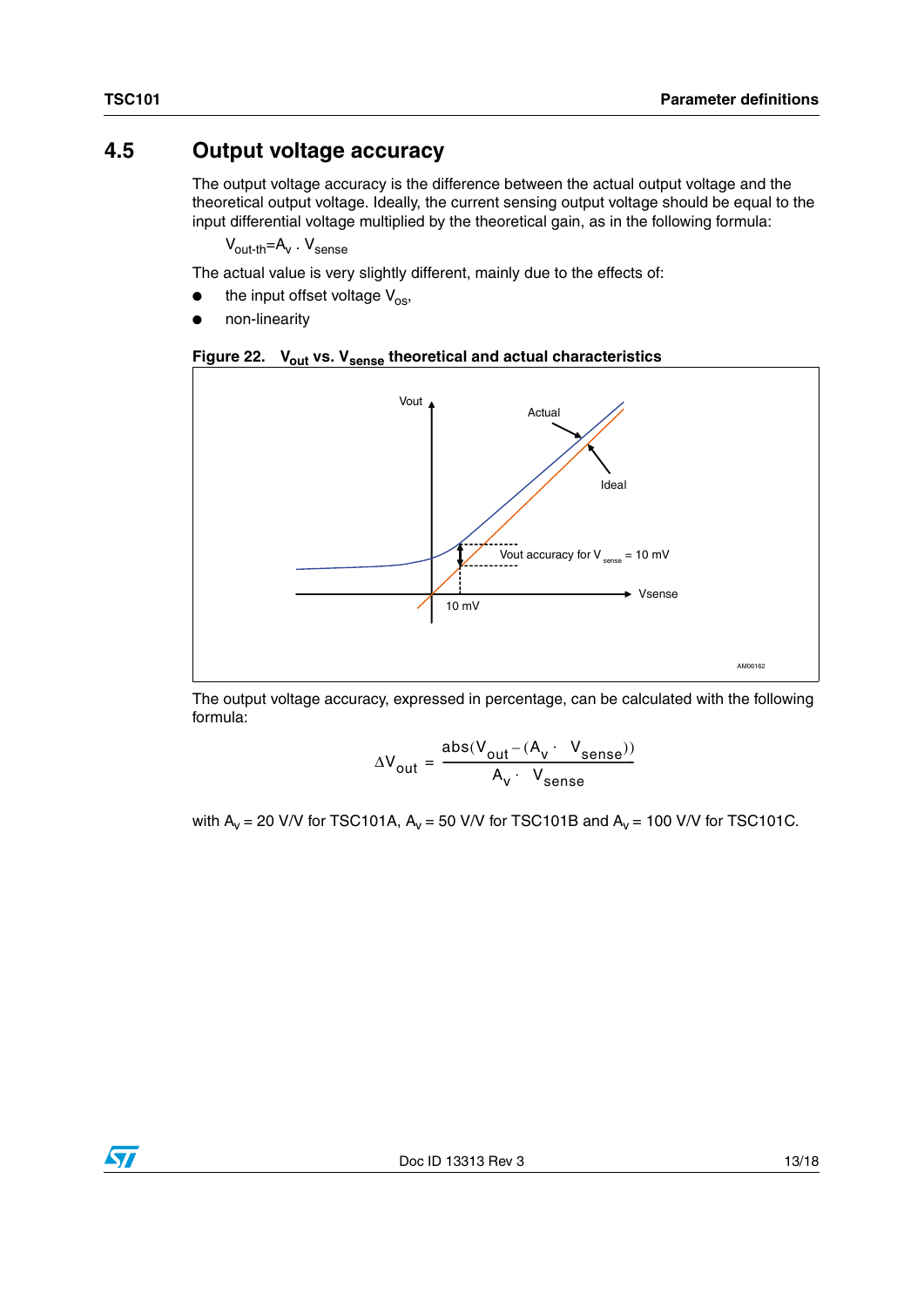# **5 Application information**

The TSC101 can be used to measure current and to feed back the information to a microcontroller, as shown in *[Figure 23](#page-13-0)*.



<span id="page-13-0"></span>

The current from the supply flows to the load through the  $R_{\text{sense}}$  resistor causing a voltage drop equal to V<sub>sense</sub> across R<sub>sense</sub>. The amplifier input currents are negligible, therefore its inverting input voltage is equal to  $\bm{{\mathsf{V}}}_{{\mathsf{m}}}$ . The amplifier's open-loop gain forces its non-inverting input to the same voltage as the inverting input. As a consequence, the amplifier adjusts current flowing through Rg1 so that the voltage drop across Rg1 exactly matches  $V_{\text{sense}}$ .

Therefore, the drop across Rg1 is:  $V_{\text{Rg1}}=V_{\text{sense}}=R_{\text{sense}}.I_{\text{load}}$ 

If I<sub>Ra1</sub> is the current flowing through Rg1, then I<sub>Ra1</sub> is given by the formula: I<sub>Ra1</sub>=V<sub>sense</sub>/Rg1

The I<sub>Rg1</sub> current flows entirely into resistor  $\mathsf{R}_{\mathsf{g3}}$  (the input bias current of the buffer is negligible). Therefore, the voltage drop on the  $\mathsf{R}_{\mathsf{g3}}$  resistor can be calculated as follows:

 $V_{\text{Rg3}} = R_{g3} I_{\text{Rg1}} = (R_{g3}/R_{g1})$ .  $V_{\text{sense}}$ 

Because the voltage across the  $R_{q3}$  resistor is buffered to the Out pin,  $V_{out}$  can be expressed as:

 $V_{\text{out}}=(R_{g3}/R_{g1})$ . $V_{\text{sense}}$  or  $V_{\text{out}}=(R_{g3}/R_{g1})$ . $R_{\text{sense}}$ . $I_{\text{load}}$ 

The resistor ratio  $\mathsf{R}_{\mathsf{g3}}\!/\mathsf{R}_{\mathsf{g1}}$  is internally set to 20V/V for TSC101A, to 50V/V for TSC101B and to 100V/V for TSC101C.

The  $R_{\text{sense}}$  resistor and the  $R_{g3}/R_{g1}$  resistor ratio (equal to  $A_v$ ) are important parameters because they define the full scale output range of your application. Therefore, they must be selected carefully.

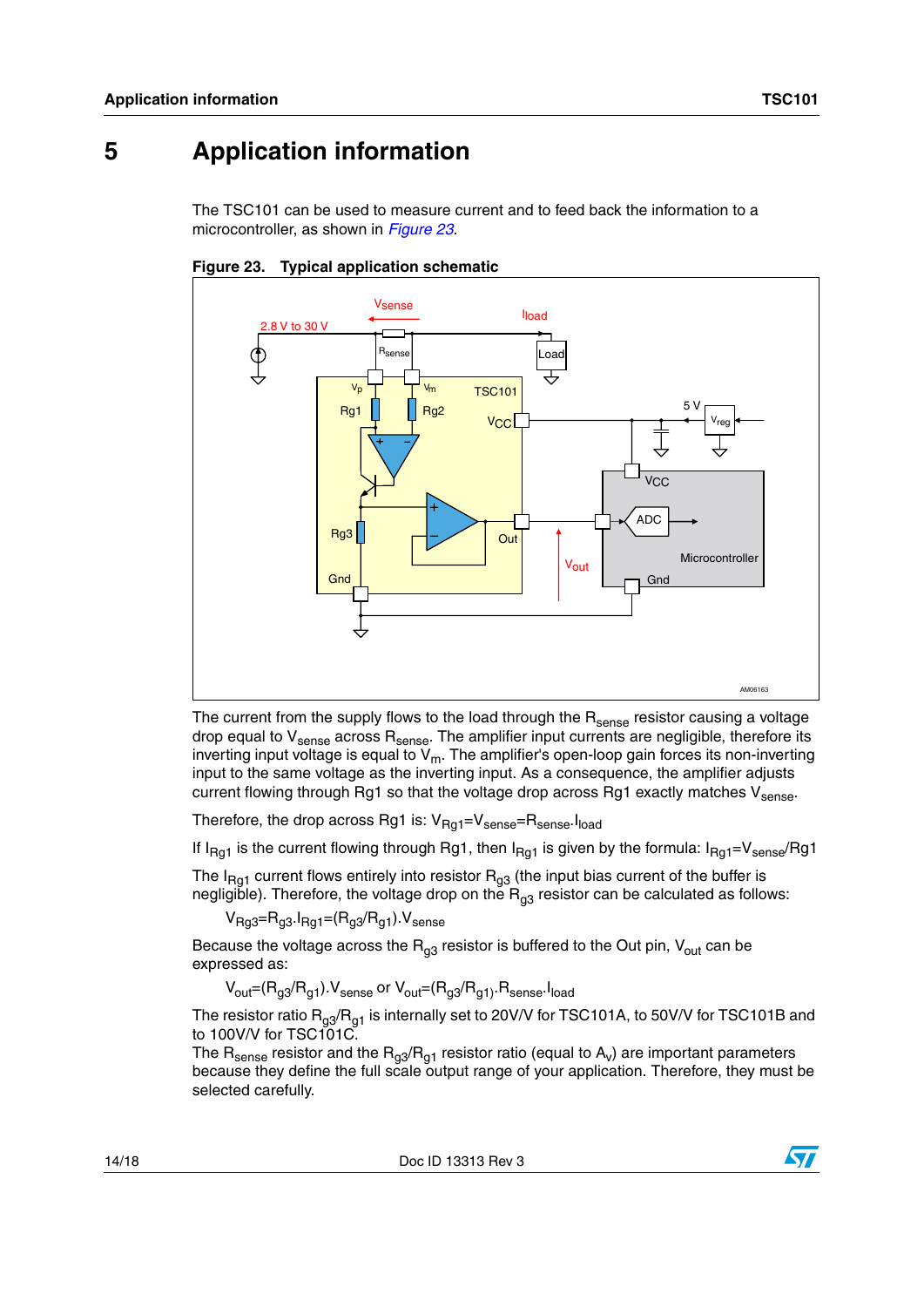# **6 Package information**

In order to meet environmental requirements, ST offers these devices in different grades of ECOPACK $^{\circledR}$  packages, depending on their level of environmental compliance. ECOPACK $^{\circledR}$ specifications, grade definitions and product status are available at: *[www.st.com](http://www.st.com)*. ECOPACK® is an ST trademark.





#### **Table 9. SOT23-5L package mechanical data**

|                | <b>Dimensions</b> |                    |            |       |               |       |  |  |
|----------------|-------------------|--------------------|------------|-------|---------------|-------|--|--|
| Ref.           |                   | <b>Millimeters</b> |            |       | <b>Inches</b> |       |  |  |
|                | Min.              | Typ.               | Max.       | Min.  | Typ.          | Max.  |  |  |
| A              | 0.90              | 1.20               | 1.45       | 0.035 | 0.047         | 0.057 |  |  |
| A1             |                   |                    | 0.15       |       |               | 0.006 |  |  |
| A2             | 0.90              | 1.05               | 1.30       | 0.035 | 0.041         | 0.051 |  |  |
| B              | 0.35              | 0.40               | 0.50       | 0.013 | 0.015         | 0.019 |  |  |
| C              | 0.09              | 0.15               | 0.20       | 0.003 | 0.006         | 0.008 |  |  |
| D              | 2.80              | 2.90               | 3.00       | 0.110 | 0.114         | 0.118 |  |  |
| D <sub>1</sub> |                   | 1.90               |            |       | 0.075         |       |  |  |
| e              |                   | 0.95               |            |       | 0.037         |       |  |  |
| E              | 2.60              | 2.80               | 3.00       | 0.102 | 0.110         | 0.118 |  |  |
| F              | 1.50              | 1.60               | 1.75       | 0.059 | 0.063         | 0.069 |  |  |
| L              | 0.10              | 0.35               | 0.60       | 0.004 | 0.013         | 0.023 |  |  |
| Κ              | 0 degrees         |                    | 10 degrees |       |               |       |  |  |

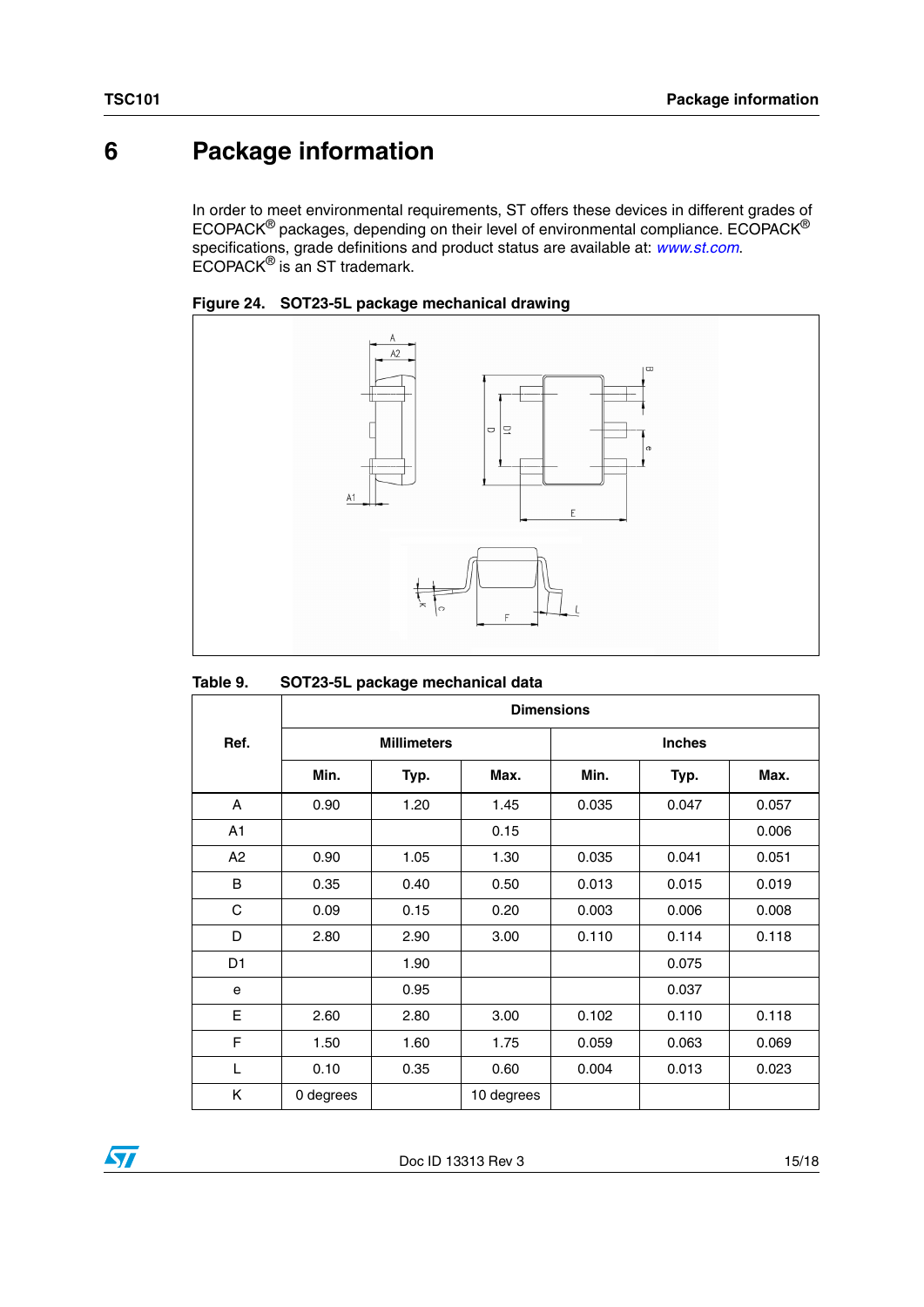# **7 Ordering information**

#### <span id="page-15-0"></span>**Table 10. Order codes**

| Part number                | <b>Temperature</b><br>range         | Package                       | Packaging   | <b>Marking</b>   | Gain |
|----------------------------|-------------------------------------|-------------------------------|-------------|------------------|------|
| <b>TSC101AILT</b>          |                                     |                               |             | O <sub>104</sub> | 20   |
| TSC101BILT                 | -40 $^{\circ}$ C, +125 $^{\circ}$ C | SOT23-5                       | Tape & reel | O <sub>105</sub> | 50   |
| TSC101CILT                 |                                     |                               |             | O <sub>106</sub> | 100  |
| TSC101AIYLT <sup>(1)</sup> |                                     | SOT23-5<br>(Automotive grade) | Tape & reel | O <sub>101</sub> | 20   |
| TSC101BIYLT <sup>(1)</sup> | $-40^{\circ}$ C, $+125^{\circ}$ C   |                               |             | O <sub>102</sub> | 50   |
| TSC101CIYLT <sup>(1)</sup> |                                     |                               |             | O <sub>103</sub> | 100  |

1. Qualified and characterized according to AEC Q100 and Q003 or equivalent, advanced screening according to AEC Q001 & Q 002 or equivalent.

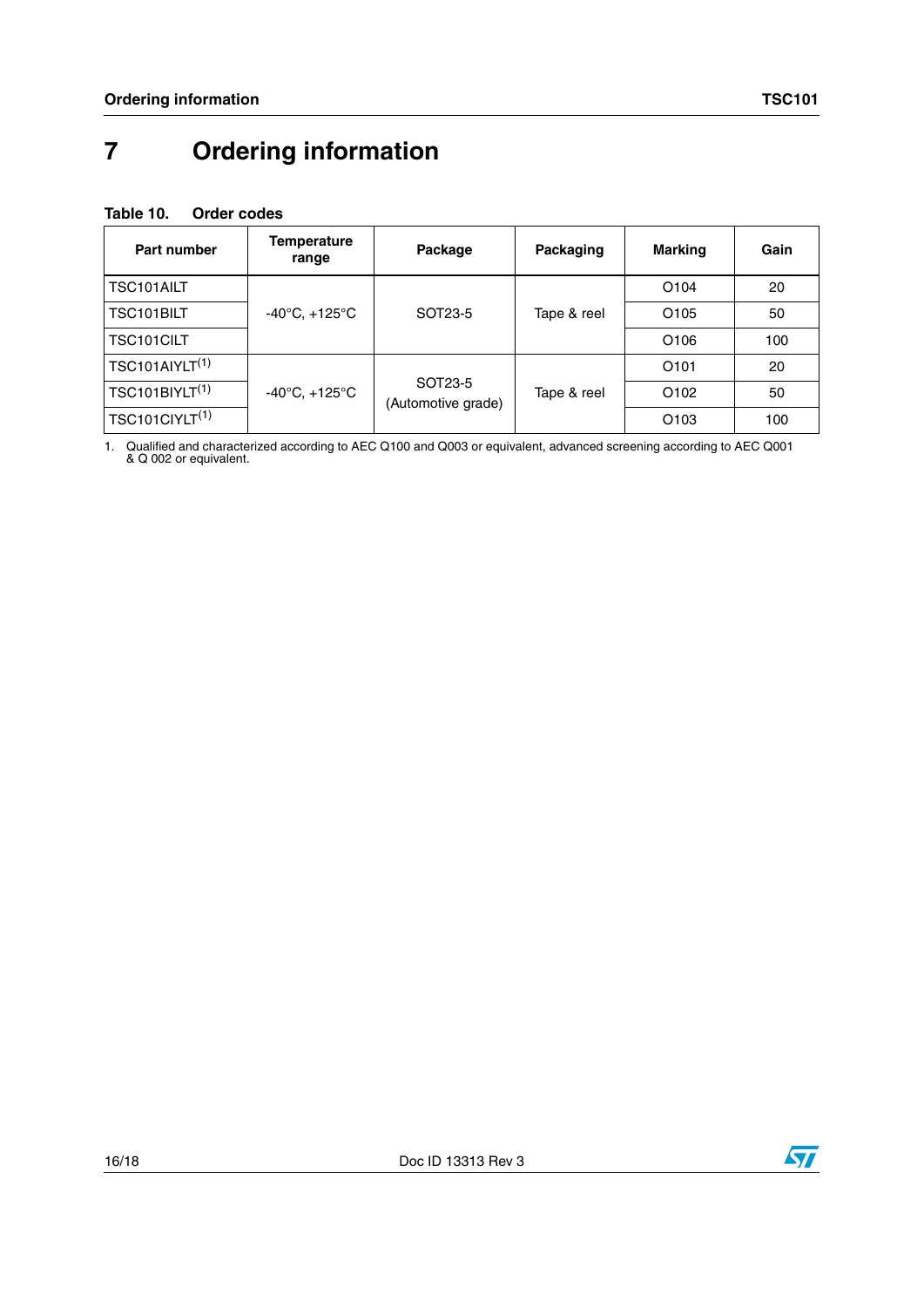# **8 Revision history**

#### Table 11. **Document revision history**

| <b>Date</b> | <b>Revision</b> | <b>Changes</b>                                                                                                                                                       |  |
|-------------|-----------------|----------------------------------------------------------------------------------------------------------------------------------------------------------------------|--|
| 05-Mar-2007 |                 | First release, preliminary data.                                                                                                                                     |  |
| 22-Oct-2007 | 2               | Document status promoted from preliminary data to datasheet.<br>Added test results in electrical characteristics tables.<br>Added electrical characteristics curves. |  |
| 14-Mar-2011 | 3               | Added ESD charged device model values in Table 2: Absolute<br>maximum ratings.<br>Added automotive grade qualification in Table 10: Order codes.                     |  |